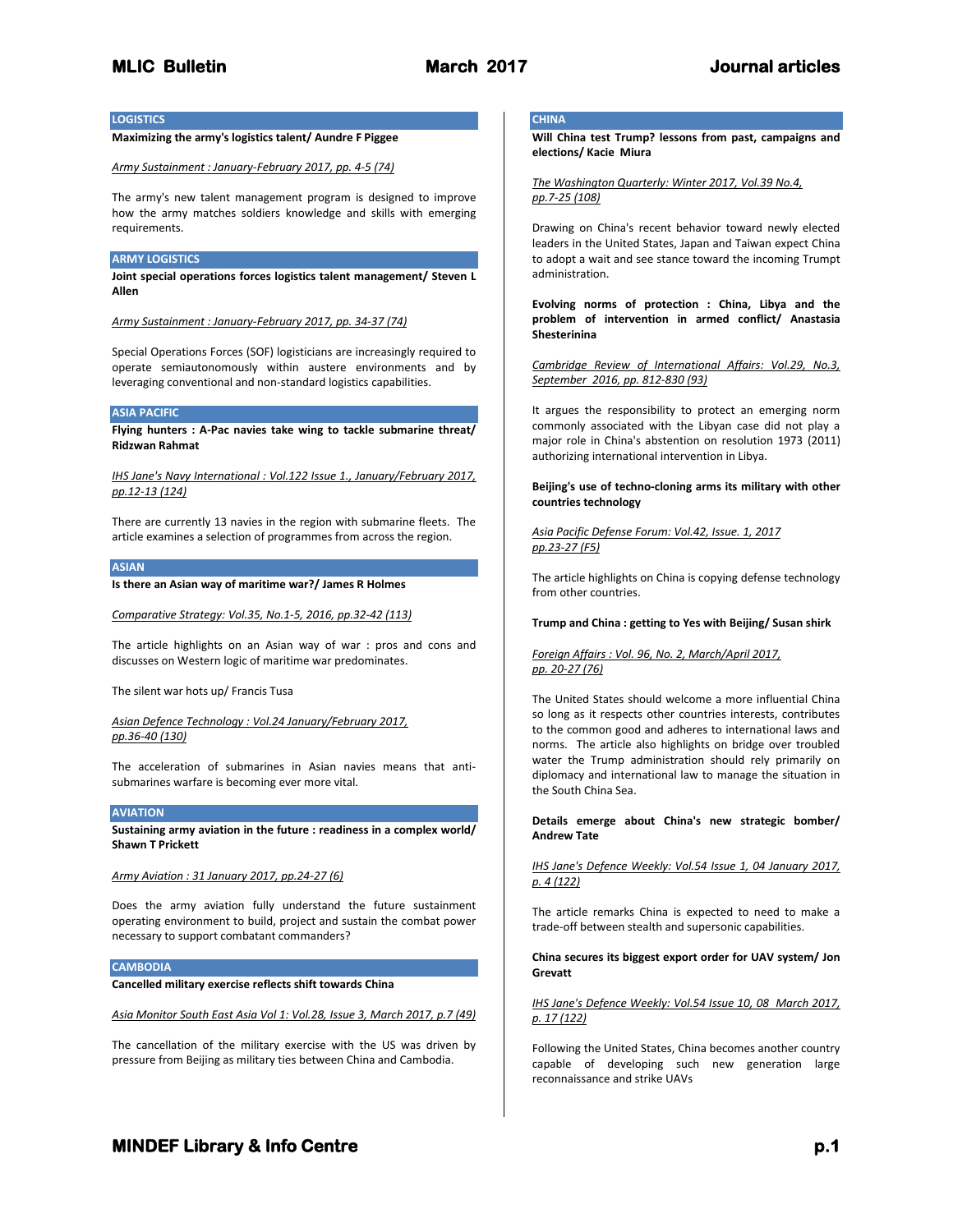**CHINA**

# **Debating China's rise and the future of U.S power/ William Z Y Wang**

#### *International Security : Vol 41, No 2, Fall 2016, pp.188-191 (68)*

This view overlooks two issues critical to scholars understanding of the power dynamics between China and the United States.

## **Deception is the Chinese way of war/ Mark Metcalf**

*Proceedings US Naval Institute: February 2017, pp.54-57 (86)*

The Chinese military interpretations of the Sun TZU.

*Beyond the borders: China seeks to counter militancy in central Asia/ Ojasvi Goel*

*Jane's Intelligence Review: January 2017, Vol.29, Issue.1, pp.28-29 (123)*

As China promotes a new initiative to drive military co-operation on counter-terrorism in central Asia the article examines the outlook for security in the region.

#### **CYBER**

**On alert for state -sponsored hacking/ Timothy Compston**

#### *Intersec: January 2017, pp.24-26 (69)*

The article reports on the rise of state-driven cyber attacks

#### **Cyber force generation/ Neal P Ferrano**

*Marine Corps Gazette : Vol.101, No.2, February 2017, pp.52-55 (71)*

The article discusses on finding a balance to enable better performance, readiness and retention.

**Unmanned and under attack : defending UAVs from cyber threats/ Gerrard Cowan**

*IHS Jane's International Defence Review: February 2017, Vol.50, pp.28-29 (120)*

The article highlights aircraft control systems and payloads must be protected and the human element in cyber vulnerability is a key concern.

## **CYBER WAR**

**On the offensive : UK declares cyber war on Islamic state/ Andreas Haggman**

*Jane's Intelligence Review: February 2017, Vol.29, Iss.2, pp. 52-55 (123)*

The article analyses the implications for the country and the effects of the campaign against the Islamic State.

#### **Nuclear cyberwar and crisis management/ Stephen J Cimbala**

*Comparative Strategy: Vol.35, No.1-5, 2016, pp.114-123 (113)*

The article discusses how cyberwar might adversely affect nuclear deterrence stability and crisis management.

# **CYBERSPACE**

**Conquering a new domain : explaining great power competition in cyberspace/ Francis C Damingo**

*Comparative Strategy: Vol.35, No.1-5, 2016, pp.154-168 (113)*

This article establishes the relationship between the competition for military dominance in cyberspace and the development of cyber capabilities.

## **Securing the cybersphere**

*Asia Pacific Defense Forum: Vol.42, Issue. 1, 2017 pp46-49 (F5)*

The article highlights some of the issues involved in creating international law and will consider possible future options for the region.

## **Deterrence and dissuasion in cyberspace/ Joseph S Nye Jr**

*International Security : Vol 41, No 3, Winter 2016/2017, pp.44-71 (68)*

This article has focused primarily on peacetime deterrence and dissuasion of cyberattacks by states and non-state actors.

**What is the cyber offense-defense balance/ Rebecca Slayton**

*International Security : Vol 41, No 3, Winter 2016/2017, pp.72-109 (68)*

This article provides a framework for reasoning about the offense-defense balance of cyber operations and shows that sweeping claims about offensive advantage in cyberspace are deeply misguided.

## **ISLAMIC STATE**

**Commanding the right Islamic morality and why it matters/ Seth H George**

*Military Review: September - October 2016, pp.60-67 (81)*

This article highlights an Islamic moral and legal duty called 'commanding the right and forbidding the wrong'. and how jihadists have crafted a populist narrative using this duty to establish their own moral and legal legitimacy.

## **JAPAN**

**Russo Japanese relations still handicapped by the lack of a post WWII peace treaty/ Vladimir Karnozov**

*Asia-Pacific Defence Reporter : March 2017, Vol.43, No.2, pp. 38-40, pp. (9)*

The article highlights on peace treaty and economy and Japanese claims.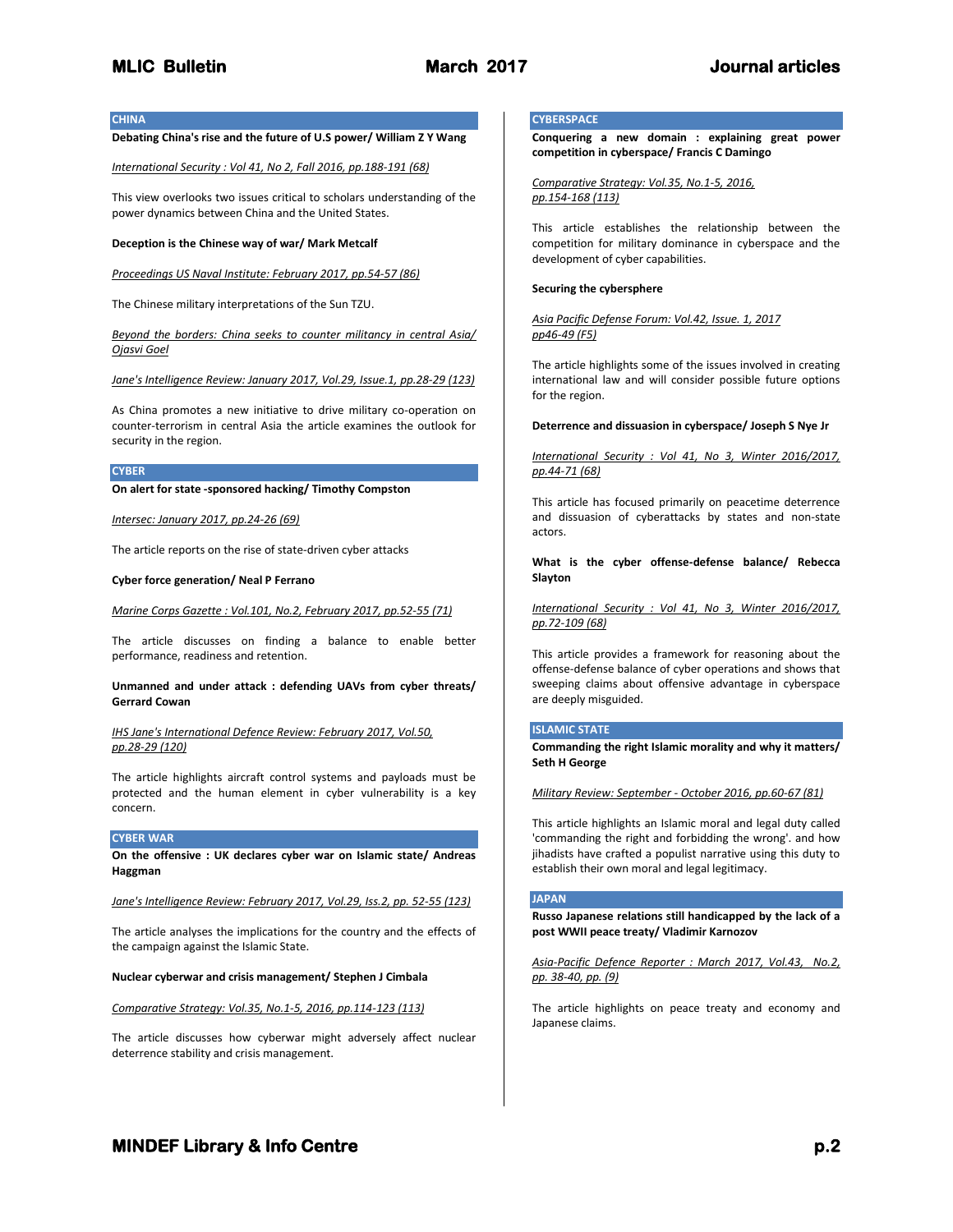# **LEADERSHIP**

# **Transformational leadership and the young officer/ Fran Byrne**

*British Army Review: No. 168 Winter 2017, pp.65-72 (15)*

This article is a reflection of an assessment on the junior officer leadership program.

## **LEBANON**

**Skin disease in United Nations peacekeepers in Lebanon/ Zhou Zhou**

*Journal of Royal Army Medical Corps: Vol.163 Iss.1, February 2017, pp.27-30 (37)*

The aim of this article was to outline the dermatological profile in international peacekeepers in Lebanon and to explore the features of disease pattern.

#### **MALAYSIA**

**Mates all the way from konfrontasi to confronting China : Australia - Malaysia geostrategic cooperation/ Adam Leong Kok Wey**

*Comparative Strategy: Vol.35, No.1-5, 2016, pp.131-138 (113)*

This article describes the power of geographical space and location and its influence on the strategic context and logic of Australia - Malaysia strategic relationship

#### **Going for broke/ Dzirhan Mahadzir**

*Flight International: 14-20 March 2017, pp:30-33 (65)*

Its basic mission of covering a massive geographically challenging territory is daunting enough.

#### **MARITIME CYBERPOWER**

**Maritime cyberpower projection**

*The Naval Review: Vol.105, No.1, February 2017, pp.37-48 (42)*

This article has introduced the concept of the maritime cyber environment by bringing together the individual attributes of both elements to highlight their importance and mutual dependence.

## **MILITARY ETHICS**

**Five myths about military ethics/ C Anthony Pfaff**

*The US Army War College Quarterly Parameters: Vol. 46, No. 3, Autumn 2016, pp. 59-69 (83)*

This article addresses current challenges to the military profession and its ethic.

## **NORTH KOREA**

**North Korean collapse or Korean reunification : the importance of preparation over prediction/ Bryan Port**

## *Military Review: September - October 2016, pp.8-19 (81)*

The article highlights on contextualizing and bounding the problems. Analysts focusing on North Korea can produce a catalog of challenges and opportunities associated with North Korea collapse or reunification.

## **NORTH KOREA**

**Peninsula provocations/ Debalina Ghoshal**

*Asia Pacific Defense Forum: Vol.42, Issue. 1, 2017 pp.37-39 (F5)*

The provocations serve to increase the international community's resolve to counter the DPRK's prohibited activities including through implementing existing U.N security council sanctions.

# **Trump and North Korea : reviving the art of the deal/ John Delury**

*Foreign Affairs : Vol. 96, No. 2, March/April 2017, pp. 46-51 (76)*

The U.S. president Donald Trump open to his approach to the North Korean conundrum. And argued that only negotiation would bring a lasting solution, Kim unveiled a new national strategy that put equal emphasis on security and prosperity.

**Mission control : North Korea reorganises security services/ Joseph S Bermudez Jr**

*Jane's Intelligence Review: January 2017, Vol.29, Issue.1, 22-27(123)*

Organisational changes to North Korea's intelligence and security services in 2016 have strengthened and consolidated Kim Jong-un's position.

#### **NUCLEAR WEAPON**

**Networked deterrence/ Leigh Giangreco**

*Flight International: 07-13 February 2017, pp:28-29 (65)*

The US air force's next generation nuclear weapon will be able to communicate directly with its delivery platform creating a challenge in ensuring security, safety and surety

## **PAKISTAN**

**Confronting Pakistan's support for terrorism : don't designate, calibrate/ Stephen Tankel**

*The Washington Quarterly: Winter 2017, Vol.39 No.4, pp.165-179 (108)*

These are just some of the types of measures the United States could make short of labeling Pakistan a state of sponsor of terrorism.

**Border guards : kashmir neighbours install new security chiefs**

## *Jane's Intelligence Review: February 2017, Vol.29, Iss.2, pp. 22-27 (123)*

The article highlights how the two countries intelligence communities are structured to support intelligence collection and counter-espionage.